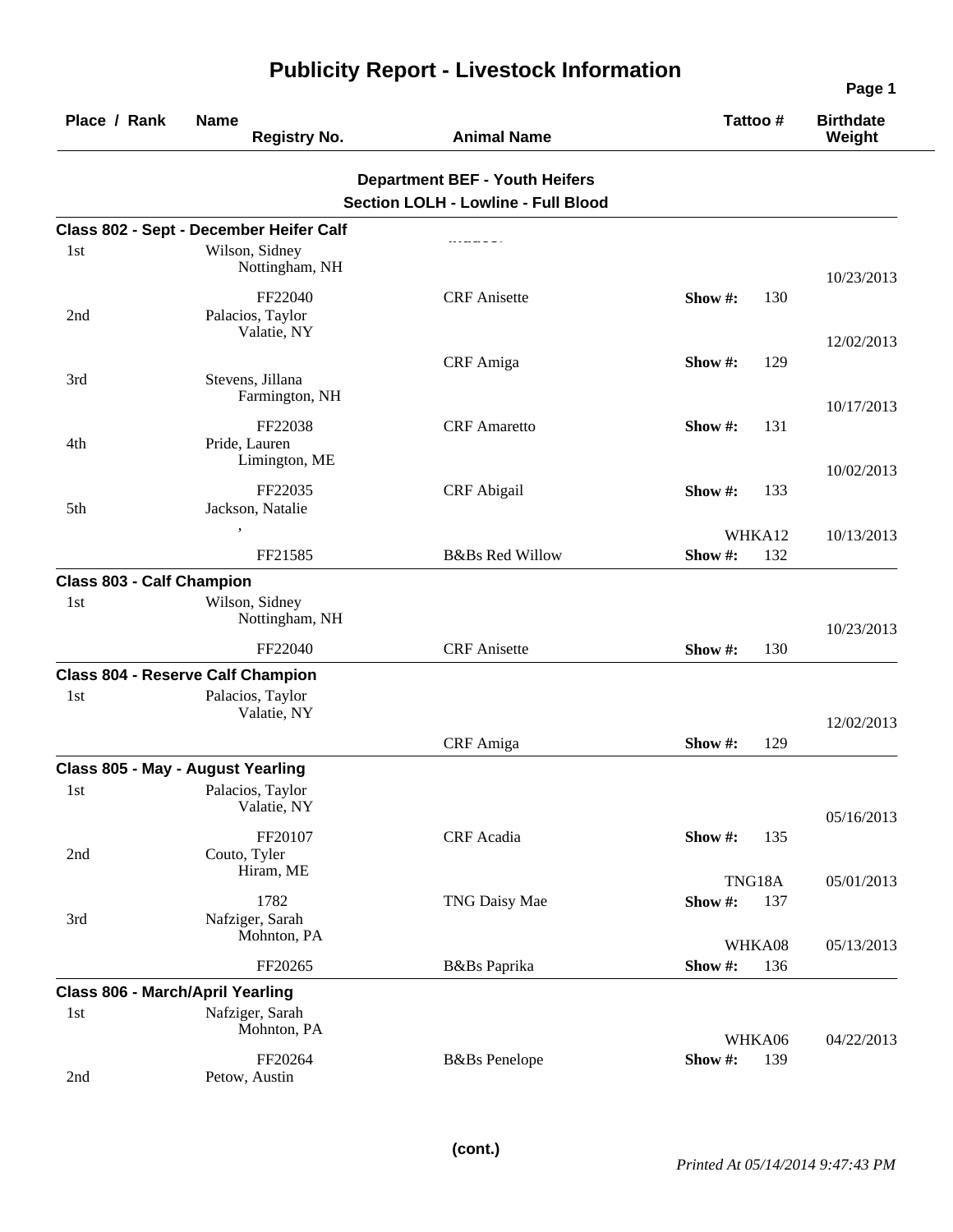## **Publicity Report - Livestock Information**

| Place / Rank                            | <b>Name</b><br><b>Registry No.</b>          | <b>Animal Name</b>    |         | Tattoo# | <b>Birthdate</b><br>Weight |
|-----------------------------------------|---------------------------------------------|-----------------------|---------|---------|----------------------------|
| <b>Class 806 - March/April Yearling</b> |                                             | Group - - (cont.)     |         |         |                            |
|                                         | Vernon, CT                                  |                       | 3A23    |         | 04/24/2013                 |
|                                         | 21001                                       | Bar J Nell 6S73 3A23  | Show#:  | 138     |                            |
| <b>Class 807 - Summer Champion</b>      |                                             |                       |         |         |                            |
| 1 <sub>st</sub>                         | Palacios, Taylor<br>Valatie, NY             |                       |         |         | 05/16/2013                 |
| 2nd                                     | FF20107<br>Couto, Tyler                     | CRF Acadia            | Show #: | 135     |                            |
|                                         | Hiram, ME                                   |                       |         | TNG18A  | 05/01/2013                 |
|                                         | 1782                                        | TNG Daisy Mae         | Show#:  | 137     |                            |
| <b>Class 808 - Spring Champion</b>      |                                             |                       |         |         |                            |
| 1st                                     | Nafziger, Sarah<br>Mohnton, PA              |                       |         | WHKA06  | 04/22/2013                 |
|                                         | FF20264                                     | <b>B</b> &Bs Penelope | Show#:  | 139     |                            |
| 2nd                                     | Petow, Austin<br>Vernon, CT                 |                       | 3A23    |         | 04/24/2013                 |
|                                         | 21001                                       | Bar J Nell 6S73 3A23  | Show#:  | 138     |                            |
|                                         | Class 810 - September - December Yearling   |                       |         |         |                            |
| 1 <sub>st</sub>                         | Palacios, Taylor<br>Valatie, NY             |                       |         |         | 11/30/2012                 |
| 2nd                                     | FF19489<br>Wilson, Sidney<br>Nottingham, NH | CRF Zippity Doo Dah   | Show #: | 141     |                            |
|                                         | FF19488                                     | <b>CRF</b> Ziesmer    | Show #: | 142     | 10/31/2012                 |
| <b>Class 811 - Senior Champion</b>      |                                             |                       |         |         |                            |
| 1st                                     | Palacios, Taylor<br>Valatie, NY             |                       |         |         | 11/30/2012                 |
|                                         | FF19489                                     | CRF Zippity Doo Dah   | Show #: | 141     |                            |
|                                         | <b>Class 812 - Reserve Senior Champion</b>  |                       |         |         |                            |
| 1st                                     | Wilson, Sidney<br>Nottingham, NH            |                       |         |         | 10/31/2012                 |
|                                         | FF19488                                     | <b>CRF</b> Ziesmer    | Show #: | 142     |                            |
| <b>Class 813 - Grand Champion</b>       |                                             |                       |         |         |                            |
| 1st                                     | Palacios, Taylor<br>Valatie, NY             |                       |         |         | 05/16/2013                 |
|                                         | FF20107                                     | CRF Acadia            | Show #: | 135     |                            |
|                                         | <b>Class 814 - Reserve Grand Champion</b>   |                       |         |         |                            |
| 1st                                     | Nafziger, Sarah<br>Mohnton, PA              |                       |         | WHKA06  | 04/22/2013                 |
|                                         | FF20264                                     | <b>B</b> &Bs Penelope | Show #: | 139     |                            |
| Class 831 - Cow/Calf                    |                                             |                       |         |         |                            |
| 1st                                     | Palacios, Taylor                            |                       |         |         |                            |

**Page 2**